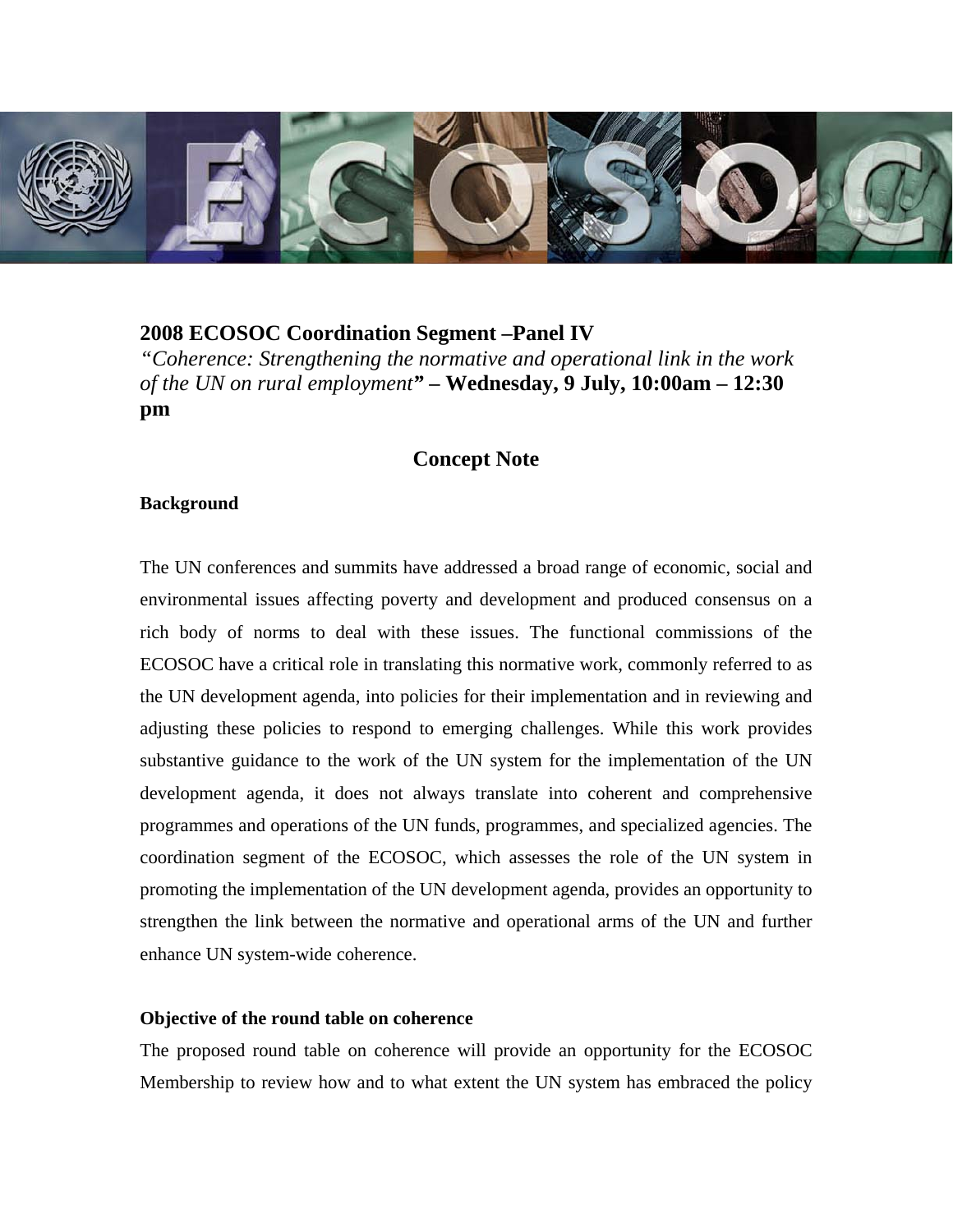directives of relevant functional commissions in its programmes and operations. In particular, the round table will be a useful platform for the chairs of functional commissions and governing bodies of UN funds, programmes, and specialized agencies to discuss ways to harmonize their work and ensure that policy guidance generated through inter-governmental deliberations effectively translates into a coherent UN system approach to implementation.

The 2008 coordination segment – which focuses on the role of the UN system in implementing the 2007 Ministerial Declaration on **"***Strengthening efforts to eradicate poverty and hunger, including through the global partnership for development"*  provides a unique opportunity to address the issue of coherence, since strengthening the UN system support to the eradication of poverty and hunger requires comprehensive approaches encompassing a broad range of policy areas, from rural and agricultural development, enterprise development, employment generation, sustainable development to science and technology, trade, etc. that have been addressed and continue to be addressed by the UN functional commissions.

### **Focus of the round table**

In order to ensure a focused and action-oriented discussion, the round table on coherence could be held every year and focus on different policy areas related to the implementation of the UN development agenda. This year, the round table could focus on rural employment to eradicate poverty and hunger in the context of the follow up to the World Summit for Social Development. The choice of rural employment is significant for two reasons: 1) promoting productive employment in the rural and agricultural sectors is critical to the reduction of poverty and hunger since rural population continues to account for more then 50 percent of the world's population with high rates of unemployment and underemployment, and 2) addressing UN system policy coherence on rural employment will provide an opportunity to review the UN system follow up to the World Summit for Social Development in view of last year's ECOSOC resolution E/2007/2 on the role of the United Nations system in providing full and productive employment and decent work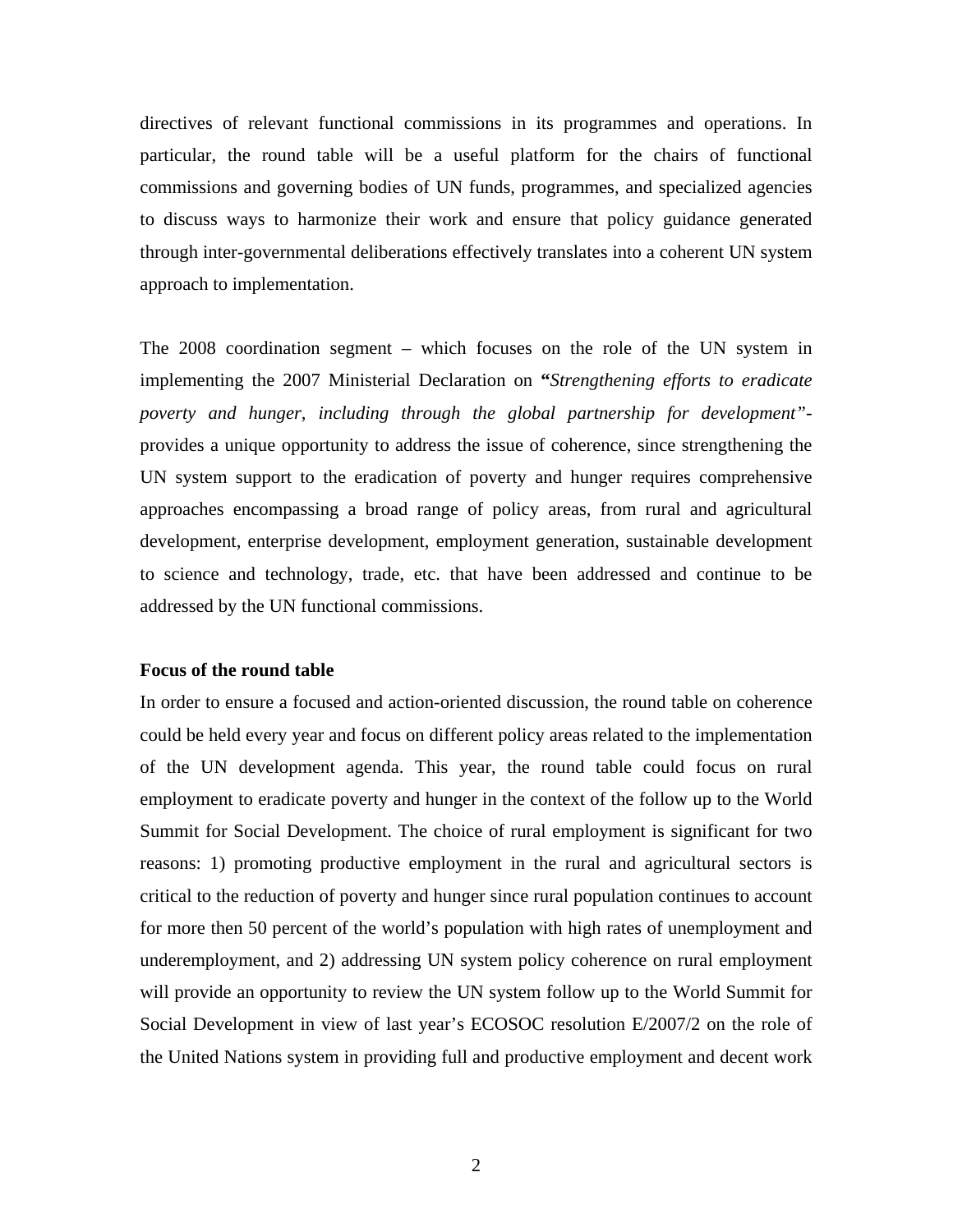for all as well as other relevant policy guidance formulated by the UN functional commissions.

The chairs of functional commissions relevant to rural employment will have an opportunity to highlight and discuss the policy directives of their commission that relate to rural employment. For example, the  $46<sup>th</sup>$  session of the Commission for Social Development (CSocD) has laid out a comprehensive policy framework to achieve full employment and decent work in the context of poverty eradication strategies that encompasses macroeconomic policies, enterprise and rural development, education, training and skills, social protection, ands regulatory policies.

The Commission on Sustainable Development (CSD) has stressed the need to create the conditions for sustainable agriculture and rural development (SARD) to satisfy the demands of growing population for food and other agricultural commodities through a combination of agricultural, environmental and macroeconomic policies to improve capacities, initiatives and innovations of farmers, increase their access to resources and technologies, and foster fairer conditions of employment in agriculture.

The Commission on Science and Technology for Development (CSTD) has stressed the role of science and technology in meeting the Millennium Development Goals. In this context, the Commission observed that in most of the least developed countries, the poor were usually rural small-scale subsistence farmers, as in sub-Saharan Africa and other regions, or urban people engaged in the informal sector. It called for innovative strategies that combined the benefits of conventional science and technology, such as those of the green revolution, with the potential growth enabled by new and emerging technologies, such as information and communication technologies and biotechnologies. In its upcoming  $11<sup>th</sup>$  session, the Commission will examine development-oriented policies for a socio-economically inclusive information society, as well as science, technology and engineering for innovation and capacity-building in education and research.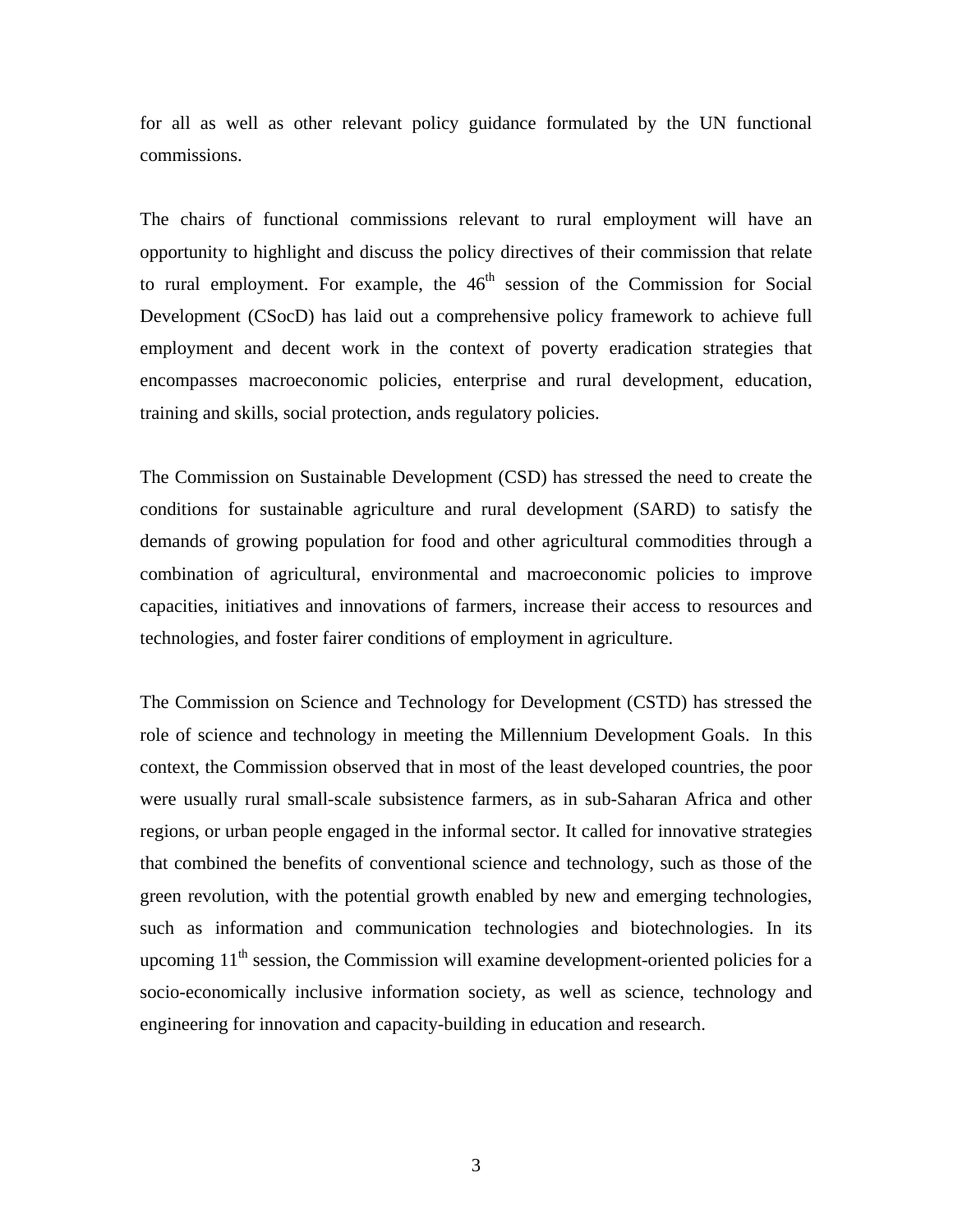The Commission on the Status of Women (CSW) concerned with promoting gender equality and the empowerment of women, at its  $52<sup>nd</sup>$  session in 2008, has stressed the need to fund active labour market policies that integrate gender perspectives in the realization of the employment goals in all sectors, and promote women's entrepreneurship and private initiative.

The chairs of the governing bodies of UN system organizations whose work concerns rural employment will have an opportunity to highlight how and to what extent they have taken into account or will take into account the decisions/resolutions of the Commissions relevant to rural employment in their decisions on programmes and operations related to the implementation of the WSSD.

In particular, round table participants should address the following questions from the perspective of their institutions:

- How can the policy decisions/resolutions of relevant commissions promoting social equality, employment opportunities for the rural poor and other vulnerable groups, and environmental protection be better integrated into UN system programmes and operations for rural and agricultural development?
- How can UN system decisions to fund national effort to increase agricultural productivity in developing countries be balanced with those to support the social sectors in order to ensure a human-centered development?
- How can provisions on gender equality and the empowerment of women and on social inclusion, especially of vulnerable groups, be integrated into UN microcredit programmes to promote employment opportunities in the rural areas?
- How can provisions concerning the use of science and technology for development be best adapted to UN programmes and operations aimed at increasing agricultural productivity, upgrading human resources skills in rural areas, and ensuring environmental sustainability?